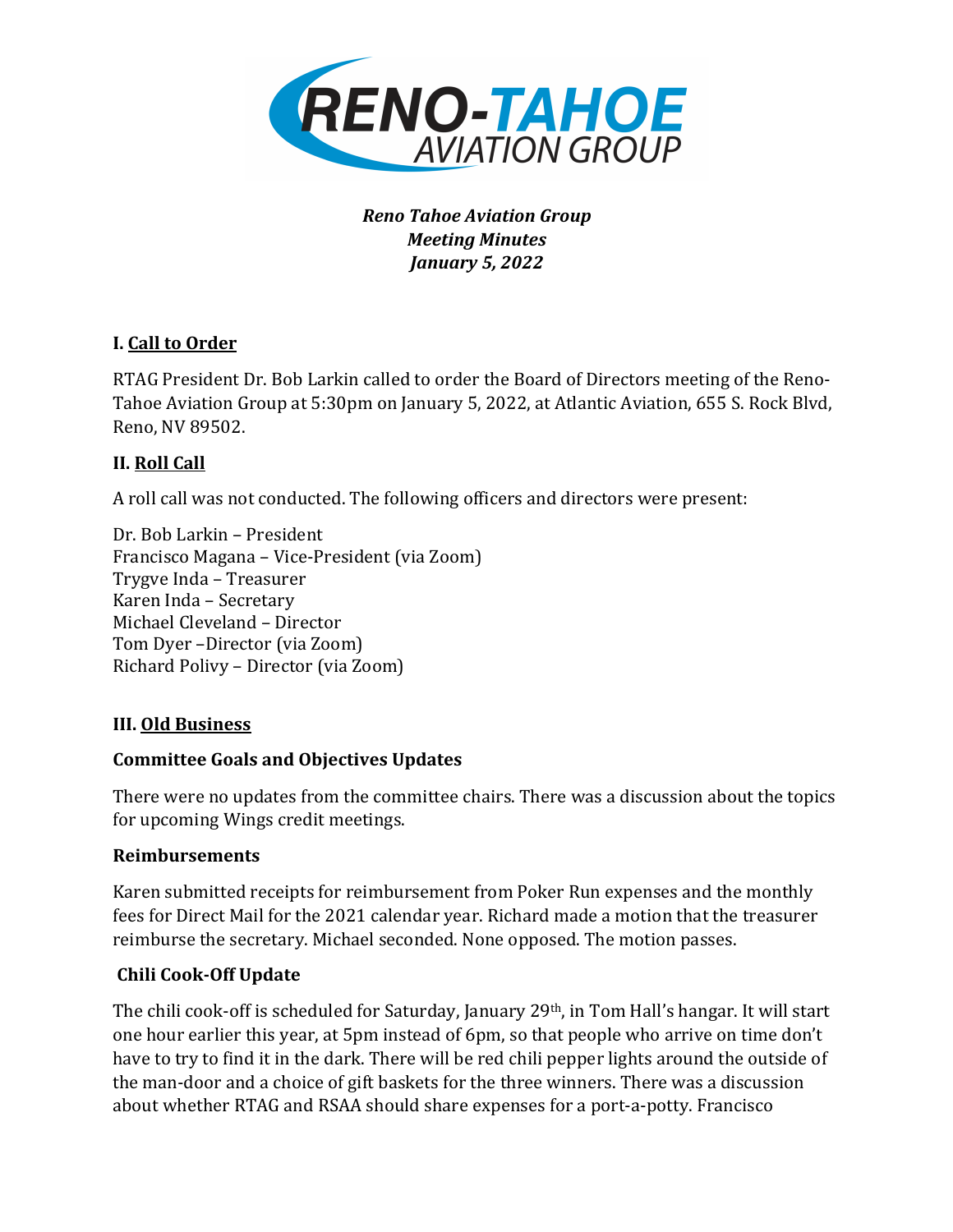

generously offered to pay for the port-a-potty himself on top of his corporate sponsorship of RTAG.

## **Update on Meetings with the RTAA**

Dr. Bob and Jim Rundle are holding regular meetings with RTAA President / CEO Daren Griffin to discuss topics related to GA at KRNO.

# Wash Rack

According to Brad Kost from Stellar Aviation, the wash rack on the east side has been moved into Phase I. On the west side, pilots have been informally using the spigot, but Ops recently said that we cannot use it to wash our aircraft. Daren will look at putting a wash rack on the west side, as well.

# Old FAA Building

The building on the east side that used to belong to Civil Air Patrol (where RTAG held meetings for many years) will not be demolished after all. The main problem with the building is asbestos, which will be removed during renovation. Multiple groups want to use that building, including Ops and CAP. To coordinate their search & rescue operations, CAP needs access to both landside and airside. In their current location on Vassar Street, they only have landside access. Michael suggested that CAP and Ops could share the building and the associated hangar.

## **Fuel Pricing**

Francisco mentioned that the fuel price on the west side is higher than on the east side. Trygve confirmed this, as he was told the price on December  $18<sup>th</sup>$  was \$5.34 on the east side, but \$5.64 on the west side, a difference of 30 cents per gallon. Dr. Bob will talk to Brad at Stellar about this.

## **IV. New Business**

## **Passing of Bob Meurer**

Due to the recent passing of Bob Meurer, there is a vacancy on the RTAG Board of Directors, as well as the Chairmanship of the Membership Committee. If anyone is interested in either of these positions, please contact Dr. Bob. There will most likely be a Special Meeting to vote on the new director during the month of February.

Trygve and Karen called Bob's old airports in Iowa about the possibility of renaming one of them in his honor. The airport managers in Iowa suggested that renaming something out west would be better, since Bob preferred living out west. RTAG Directors brainstormed